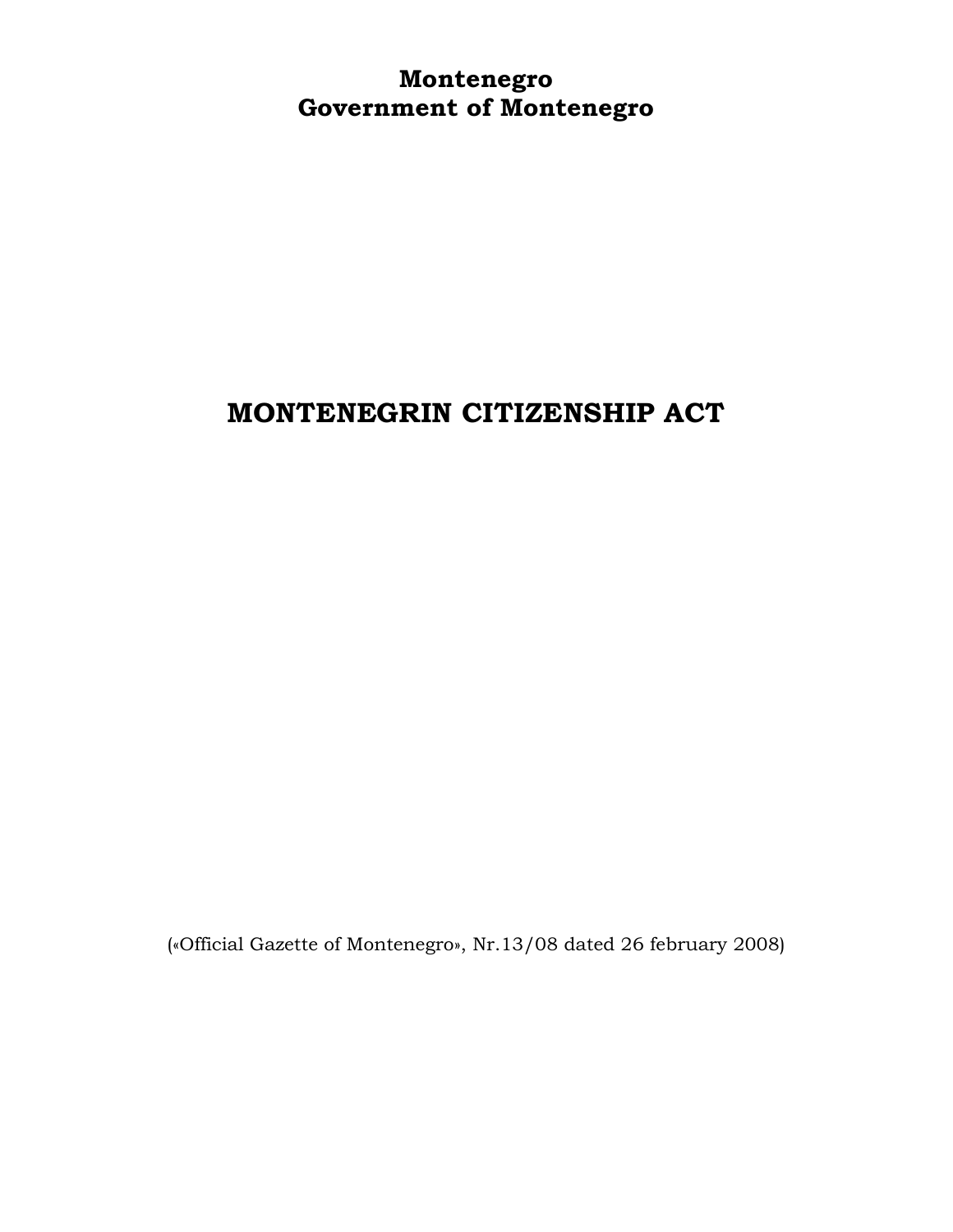# **Montenegrin citizenship act**

# **I. GENERAL PROVISIONS**

# **Article 1**

 This Act shall regulate the modes and conditions for the acquisition and the cessation of Montenegrin citizenship , likewise keeping of the Register of Montenegrin citizens.

Montenegrin citizenship is a legal link between physical person (hereinafter referred to as "Person") and Montenegro and it does not indicate national and ethnical origin.

# **Article 2**

A Montenegrin citizen holding at the same time also the citizenship of a foreign country, shall be considered a Montenegrin citizen in the proceedings in front of Montenegrin authorities , unless otherwise provided by ratified International treaties.

# **Article 3**

A Montenegrin citizenship shall be verified based upon certificate on Montenegrin citizenship, valid travel document and other legal public documents .

# **II. ACQUISITION OF MONTENEGRIN CITIZENSHIP Article 4**

Montenegrin citizenship shall be acquired by:

- 1. origin,
- 2. birth on the territory of Montenegro,
- 3. naturalization,
- 4. pursuant to International agreements and treaties.

# **1. Acquisition of Montenegrin citizenship by origin**

# **Article 5**

Montenegrin citizenship shall be acquired by a child:

- 1) if the child's father and mother were Montenegrin citizens at the time of the child's birth;;
- 2) if one of the parents was Montenegrin citizen at the time of the child's birth and the child was born on the territory of Montenegro;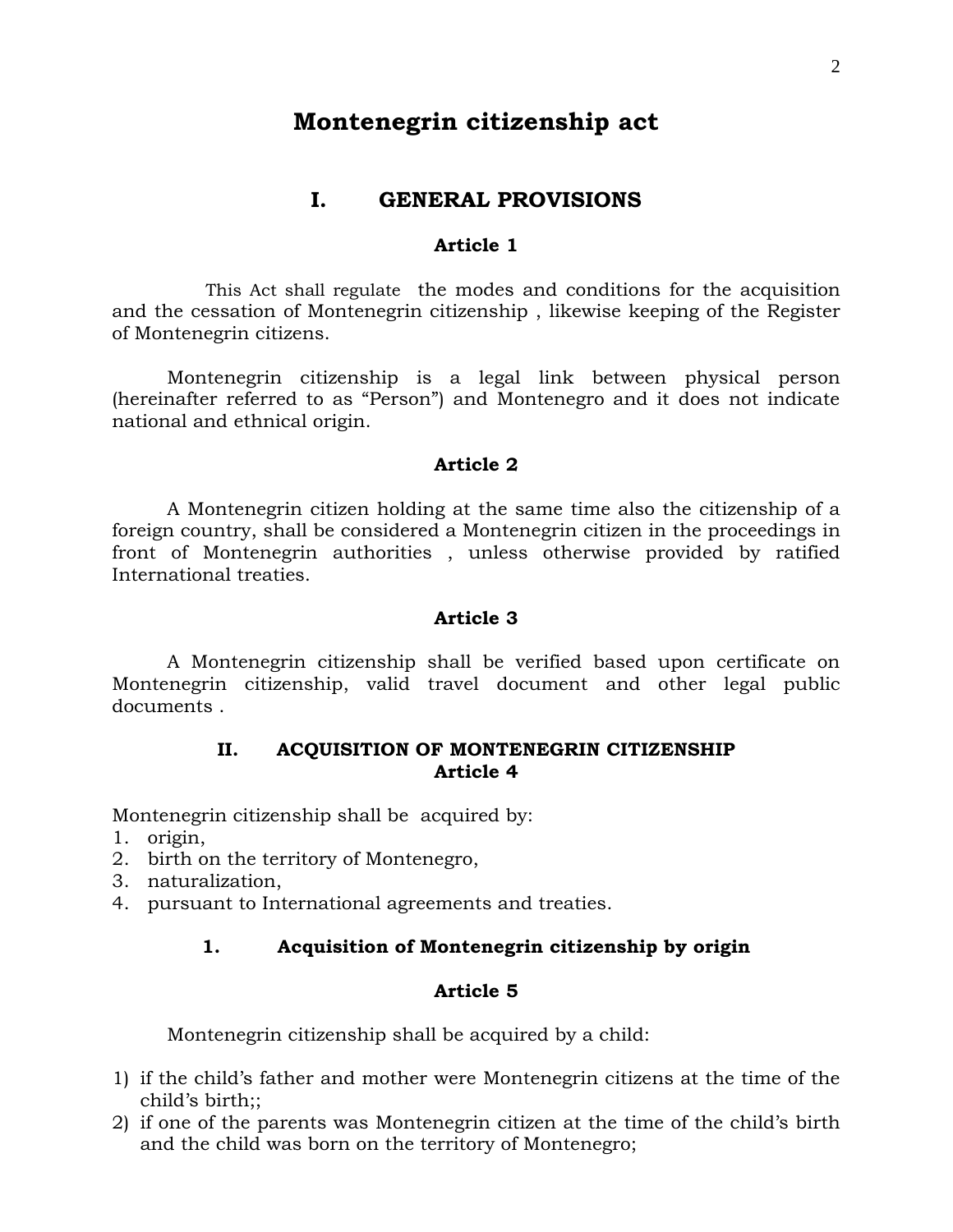- 3) if one of the parents was Montenegrin citizen at the time of the child's birth, and the other was without citizenship or of unknown citizenship or was unknown and the child was born in a foreign country
- 4) if one of the parents was Montenegrin citizen at the time of the child's birth and the child was born in a foreign country, or if stays stateless.

Montenegrin citizenship shall be also acquired by :

- 1) the child born on the territory of foreign state, if one of the parents was Montenegrin citizen at the time of the child's birth, if personally declares for the registration into Register of births and Register of citizenship of Montenegro prior to reaching 18 years of age, if does not hold the citizenship of foreign state;
- 2) the person who fulfilled 18 years of age, if one of the parents is Montenegrin citizen, and the second parent is citizen of foreign state, if personally declares for the registration into Register of citizenship of Montenegro prior to reaching 23. years of age;
- 3) the child in the case of total adoption, if one of adoptive parents is Montenegrin citizen.

 According to paragraph 1 item 1 of this Article the acquisition of Montenegrin citizenship for a child older than 14 years also requires his consent.

# **2. Acquisition of Montenegrin citizenship by birth on the territory of Montenegro**

# **Article 7**

A child born or found on the territory of Montenegro of unknown parentage or whose parents are of unknown citizenship or have no citizenship or if a child stays without citizenship shall acquire Montenegrin citizenship

A child from paragraph 1 of this Article, may cease Montenegrin sitizenship if it is detected prior to the child reaching the age of 18 that both parents are foreign citizens or that a child have acquired the citizenship of foreign state on any ground.

Upon request of the parents, Montenegrin citizenship shall cease for a child from Paragraph 2 of this Article, since the day of handing over of the decree. For a child older than 14 years of age cessation of the Montenegrin citizenship also requires his consent.

.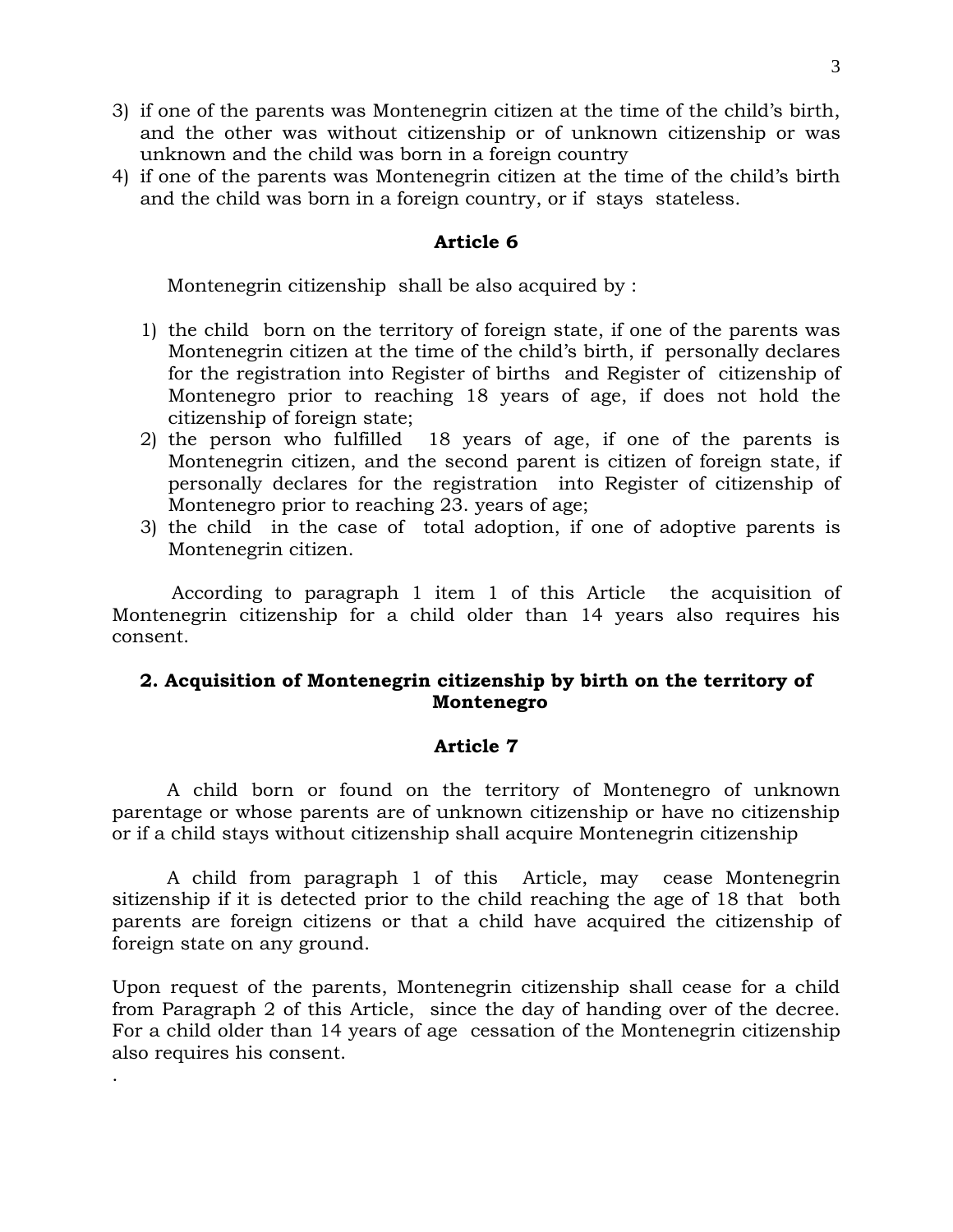### **3. Acquisition of Montenegrin citizenship through naturalization**

# **Article 8**

A petitioner may be admitted through the naturalization to the Montenegrin citizenship, in accordance to the interests of Montenegro if fulfils the following conditions:

- 1) has reached 18 years of age;;
- 2) has a release from foreign citizenship ;
- 3) has been legally and without interruption staying in Montenegro for the period of 10 years, prior to the petition for admission into Montenegrin citizenship;
- 4) has a guaranteed residence and guaranteed permanent source of income in Montenegro of an amount that enables material and social welfare;
- 5) has not been irrevocably sentenced in Montenegro or a foreign state to a prison term longer than one year and for a criminal offence prosecuted "ex officio" or legal consequences of such sentence are cessated;
- 6) posses active command of the Montenegrin language to the level which allows basic communication;
- 7) poses no threat to the security and defense of Montenegro
- 8) discharged his/her tax obligations

The condition from Paragraph 1 item 2 of this Article, does not regard a petitioner if the person has no citizenship at all or if the person can submit the evidence, that his/her own citizenship shall be cancelled by the law of his own State, through admission into Montenegrin citizenship.

If criminal proceedings have been initiated for a criminal offence under Paragraph 1 item 5 of this paragraph, the procedure shall be suspend until a legally binding decree has been taken in the criminal proceedings

The Government of Montenegro (hereinafter: Government) shall apoint the Competent Organization for establishing of criteria and testing of language knowledge from paragraph 1 titem 6 of this Article.

# **Article 9**

A written assurance may be issued at his/her request to a person who has recordd a petition for Montenegrin citizenship, and his/her citizenship in a foreign state is not cessated that he/she will acquire Montenegrin citizenship if all the conditions from Article 8 paragraph 1 of this Act are fulfilled. A written assurance shall be issued for the validity period of two years under the condition that a person fulfills all the conditions for admission before expiration of the period of validity of a written assurance.

 Should a person mentioned above not present the evidence requested under Article 8 paragraph 1 item 2 of this Act within a period of two years after the receipt of the aforesaid written assurance, the procedure of admission into Montenegrin citizenship shall be suspended.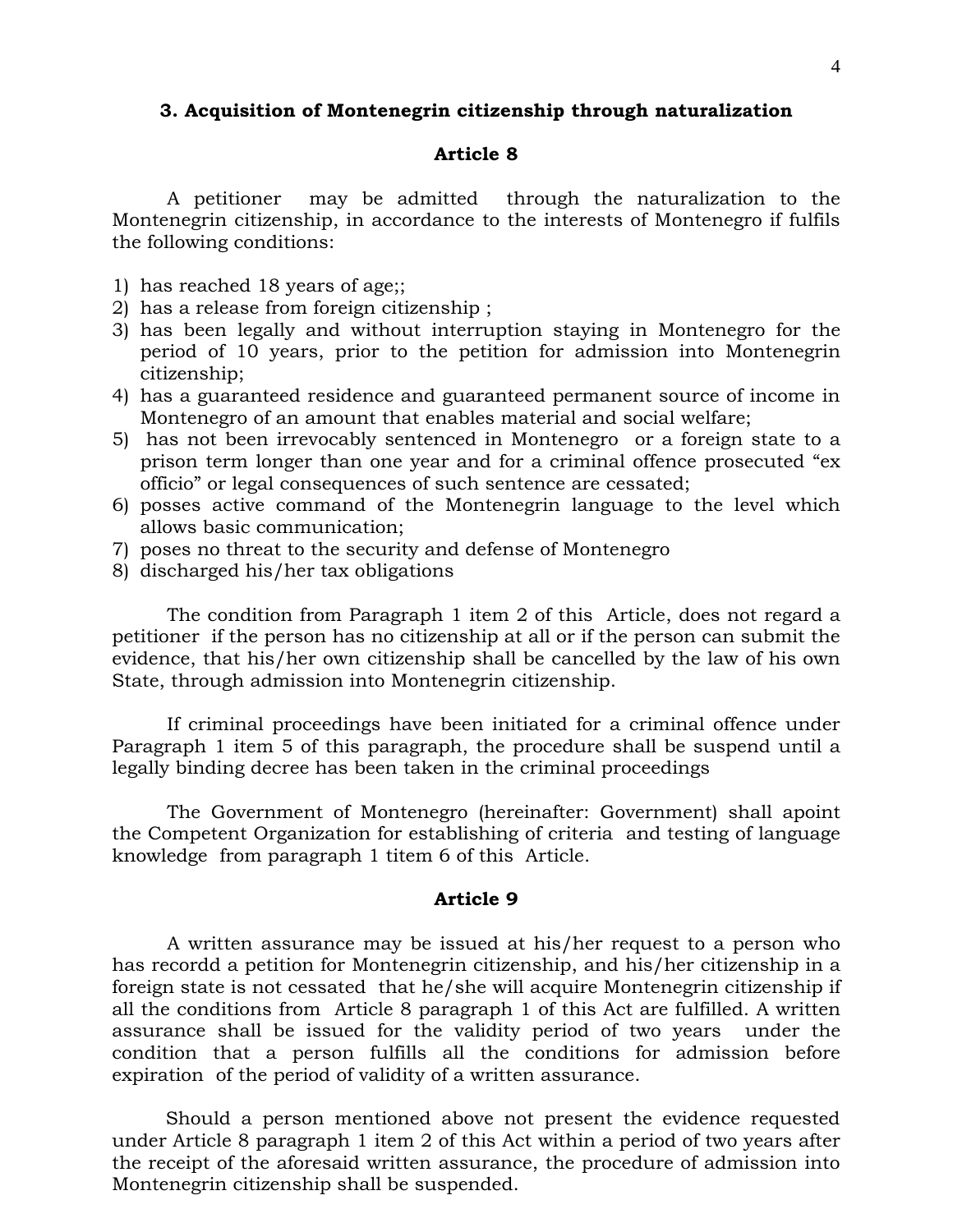A Montenegrin expatriate and his/her descendant to the third generation in direct descent may acquire Montenegrin citizenship by admission if the above mentioned have resided in Montenegro legally and continuously for at least two years and if the conditions referred to in the Article 8 paragraph 1 items: 1,4,5,7 and 8 hereof have been fulfilled.

### **Article 11**

The person who has been married to a Montenegrin citizen for at least three years and has lived in Montenegro legally and continuously for at least five years may acquire Montenegrin citizenship by naturalization and if the conditions referred to in the Article 8 paragraph 1 items: 1,4,5 and 7 hereof have been fulfilled.

# **Article 12**

 Notwithstanding the conditions under Article 8 of the present Act a person over 18 years of age may exceptionally obtain Montenegrin citizenship through naturalization if this is to the benefit of the state for scientific, economic, cultural, economic, sports national or similar reasons.

 On admission into Montenegrin citizenship under paragraph 1 of this Article , shall decide the Government on proposal of the competent State Administration Authority , with the opinion of the State Administration Authority competent for the affairs of citizenship.

#### **Article 13**

The person with recognized refugee status in Montenegro pursuant to the Act on Asylum, may acquire Montenegrin citizenship by naturalization if the conditions referred to in the Article 8 paragraph 1 items: 1,2,3,5 and 7 hereof have been fulfilled.

#### **Article 14**

The stateless person may acquire Montenegrin citizenship by admission if the conditions referred to in the Article 8 paragraph 1 items: 1,,3,5,7 and 8 hereof have been fulfilled.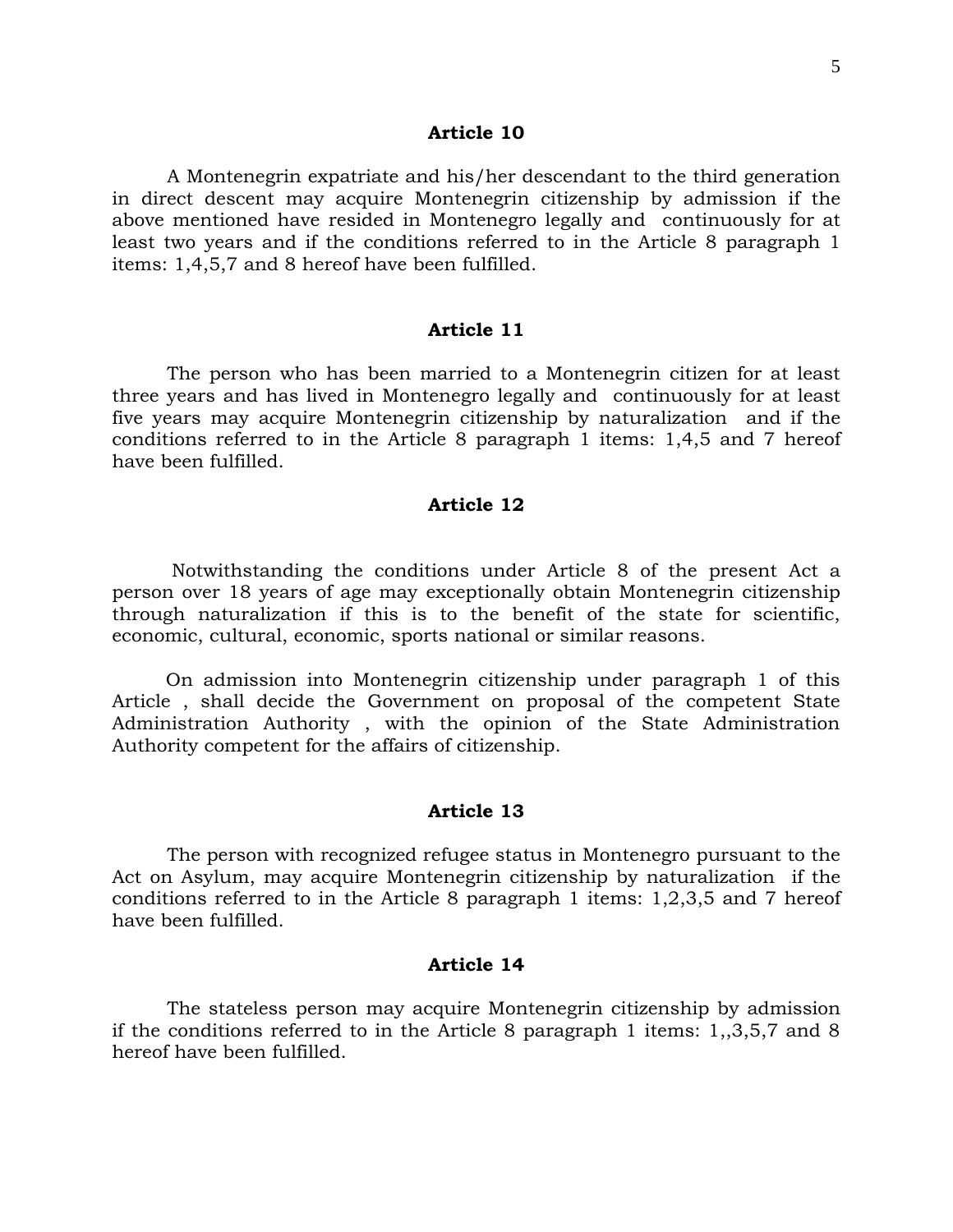The person who was born in Montenegro and the person born in foreign state, prior to the reaching the age of 18, if legally and continuously stays at the territory of Montenegro, may acquire Montenegrin citizenship by naturalization if the conditions referred to in the Article 8 paragraph 1 items: 1,2,3,5,7 and 8 hereof have been fulfilled.

# **Article 16**

A child shall acquire Montenegrin citizenship if:

- 1) both parents have acquired Montenegrin citizenship through naturalization;
- 2) one of parents have acquired Montenegrin citizenship through naturalization and if stays with him/her legally and continously in Montenegro;
- 3) in the case of incomplete adoption, he/she stays legally and continously in Montenegro with his/her adoptive parent

In the case from paragraph1 item 2 of this Article, the consent of second parent shall be also be submitted, except he/she is a stateless person. If other person does not agree with naturalization of the child into Montenegrin citizenship , the opinion will be given by the authority competent for guardianship.

If the child is over the age of fourteen, his/her consent is also necessary to acquire Montenegrin citizenship

### **Article 17**

Criteria for conditions from Article 8 paragraph 1 items: 3,4 and 7, Articles : 12 and 24 paragraph 1 item 5,6,8 hereof shall be established by the Government.

# **4. Acquisition of Montenegrin citizenship on the ground of International agreements and treaties**

### **Article 18**

Montenegrin citizenship may be acquired on the ground of ratified International agreements and treaties, concluded by Montenegro.

On the ground of International agreements and treaties from paragraph 1 of this Article, a double citizenship may be established, under the condition of reciprocity.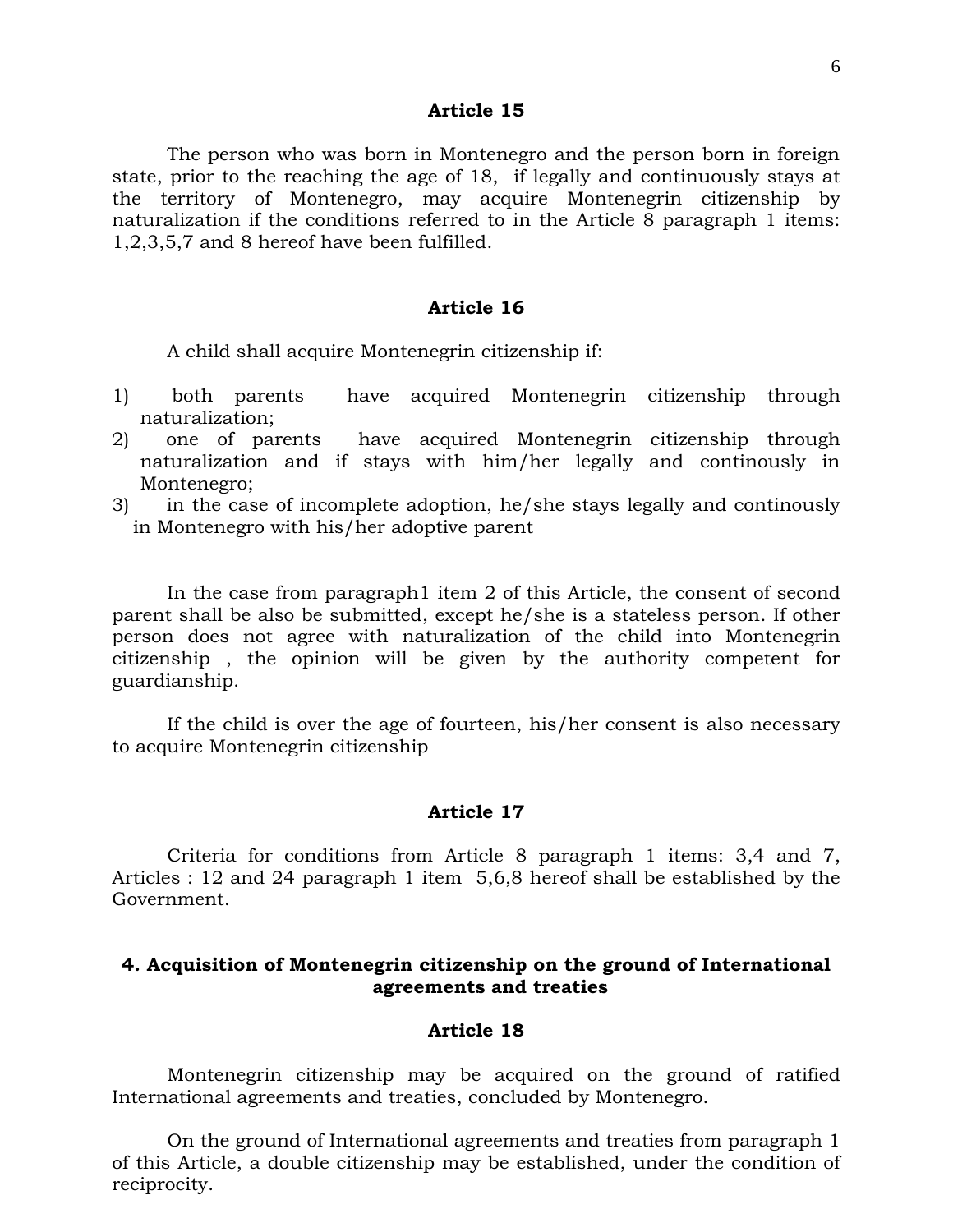# **III. CESSATION OF MONTENEGRIN CITIZENSHIP**

# **Article 19**

Cessation of Montenegrin citizenship shall be done :

- 1. at the demand of Montenegrin citizen,
- 2. by deprivation,
- 4. by International agreements and treaties.

### **IV. Cessation of Montenegrin citizenship by renunciation**

# **Article 20**

Montenegrin Citizenship citizen ceases, by renunciation, with dismissal. Dismissal from Montenegrin citizenship can be granted if a citizen demands it and if the following conditions are fulfilled:

- 1) the petitioner is over the age of 18;
- 2) the person holds foreign citizenship or has proof that he/she will be granted foreign citizenship
- 3) actually resides at the territory of foreign State.

# **Article 21**

A dismissal guarantee may be issued to a person that has applied for dismissal from Montenegrin citizenship if the conditions under Article 20 of paragraph 2 hereof, have been fulfilled.

 Should a person to whom a guarantee under the paragraph1 of this Article has been issued not present proof in the period of two years after such a guarantee was handed over that he/she will or has actually acquired foreign citizenship, the procedure for dismissal shall be suspended.

# **Article 22**

A dismissal from Montenegrin citizenship may be given to a child, under the condition that he/she does not stay stateless, on demand of:

- 1) parents who cessate Montenegrin citizenship by dismissal;
- 2) parent who cessates Montenegrin citizenship by dismissal, with the consent of second parent of Montenegrin citizen;
- 3) parent who cessates Montenegrin citizenship by dismissal, and the second parent is citizen of foreign State, with unknown citizenship or stateless person;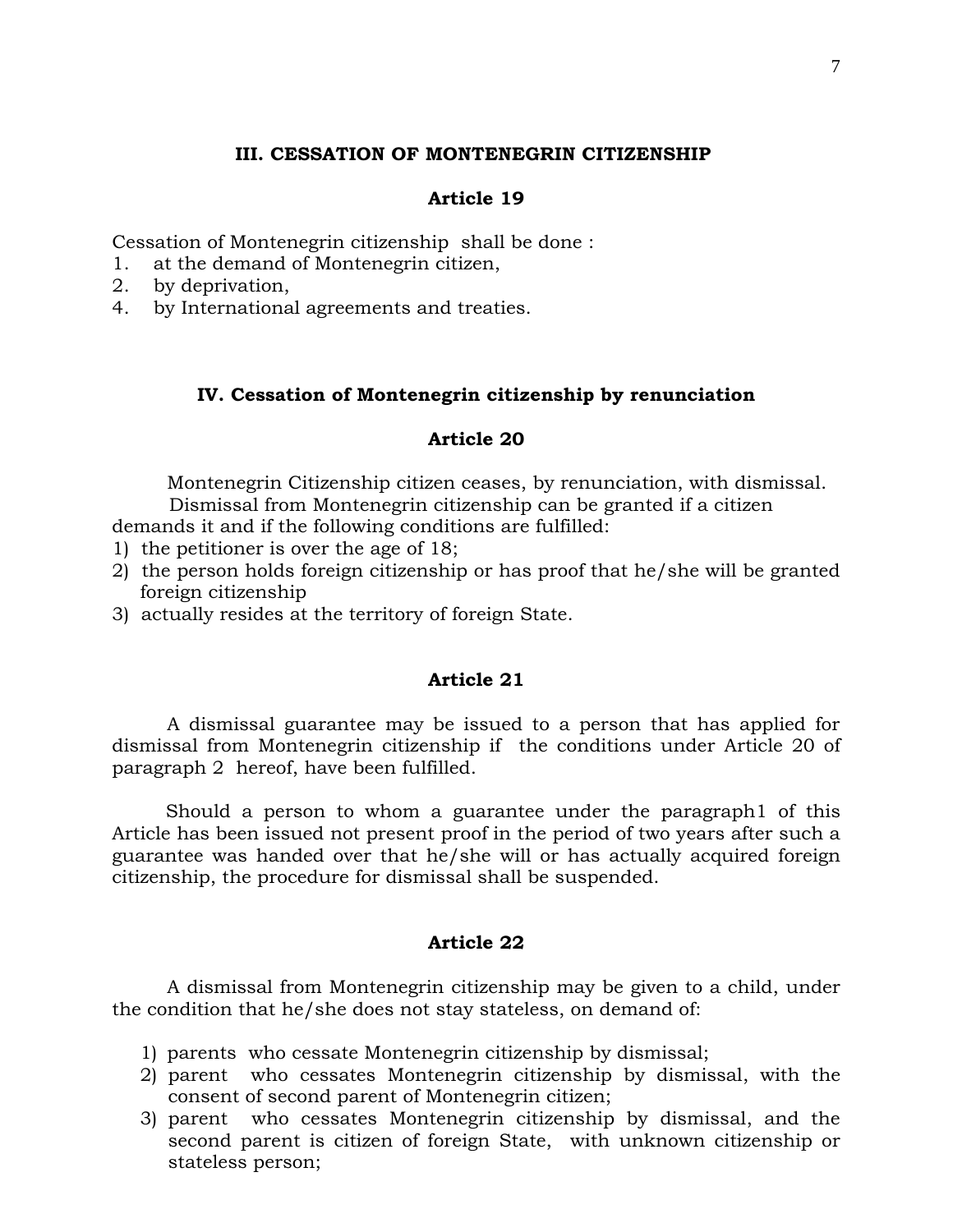- 4) both adoptive parents, citizens of foreign State, in the case of complete adoption;
- 5) parent who cessates Montenegrin citizenship, to whom based upon irrevocable Court decree, a child was allocated for care and education, if parents are separated or do not live together.

If the second parent does not agree to the dismissal of the child from Montenegrin citizenship, or his/her place of residence is unknown or second parent's functional capacity and parental rights have been taken away the child may obtain dismissal if according to the opinion of the State agency competent for social welfare , it will benefit the child.

If the second parent does not agree to the dismissal of the child from Montenegrin citizenship, or his/her place of residing is unknown or second parent's functional capacity and parental rights have been taken away the child may obtain dismissal if according to the opinion of the State agency competent for social welfare , it will benefit the child.

A child over the age of fourteen must give his personal consent for the cessation of Montenegrin citizenship.

### **Article 23**

If a person who cessated Montenegrin citizenship does not acquire foreign citizenship within one year since handing over of decree on cessation, State Administration Authority competent for affairs of citizenship (hereinafter: competent authority) shall invalidate decree on his/her demand.

Demand for invalidation of the decree can be lodged within three months since expiration of the period from paragraph 1 of this Article.

Decree on cessation may be invalidated at the request of person and upon run out of period from paragraph 2 of this Article, 2, if he/she is deprieved of citizenship.

# **2. Cessation of Montenegrin citizenship by deprivation**

# **Article 24**

Any adult citizen of Montenegro , holding also foreign citizenship, shall be deprived of Montenegrin citizenship, if  $\cdot$ :

- 1) voluntarily acquired the citizenship of foreign state, except under conditions of the provisions under Article 18 of paragraph 2 hereof,
- 2) it is established that decree on naturalization have been made on the basis of false statement; deliberate concealment of facts or circumstances important for making of decree, except if the person who acquired the Montenegrin citizenship should become stateless person.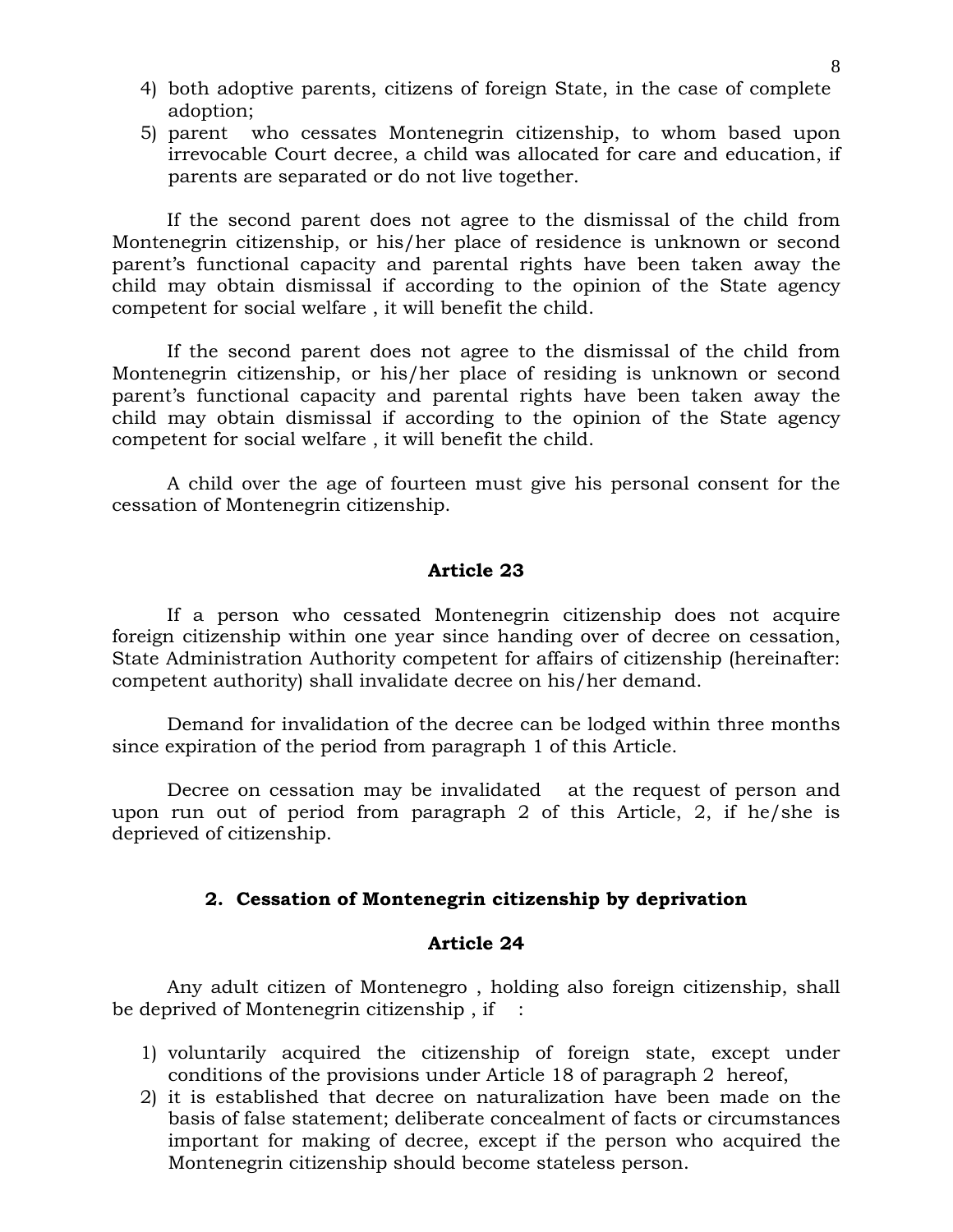- 3) have acquired Montenegrin citizenship on the basis of a warranty of foreign state that he/she will cessate a citizenship if he/she acquires Montenegrin citizenship, and if within the period established by the decree on acquisition of citizenship he/she does not submit evidence on cessation of citizenship of that state, except if such a person should become a stateless person ;
- 4) is irrevocably sentenced for the criminal offence against humanity and other interests protected by the International Law;
- 5) is irrevocably sentenced for planning, organizing, finnacing or any other maner of assisting to or committing of terrorist acts or providing of shelter to organizers, perpetrators or participants in terrorist activities.
- 6) is a member of the organization with the activities aiming against security and defense of Montenegro;
- 7) is in the voluntary service of military forces of a foreign state;
- 8) his/her attitude is seriously harmful to the interests of Montenegro.

 A child Montenegrin citizen, holdining at the same time the citizenship of foreign state, shall be deprieved of Montenegrin citizenship, if during his/her minority is established that conditions based upon which he/she acquired the Montenegrin citizenship, are not anymore fulfilled.

If under paragraph1 items: 1, 2 and 3 of this Article Montenegrin citizenship cessated to one or both parents, and second parent does not hold this citizenship, their child will also cessate Montenegrin citizenship, except if he/she becomes stateless person.

Upon coming to knowledge on facts paragraph 1 to 3 of this Article, a Competent Authority shall be obliged to initiate the proceedings ex officio

# **3. Cessation of Montenegrin citizenship pursuant to the International agreements and treaties**

# **Article 25**

Montenegrin citizenship may cessate pursuant to the International agreements and treaties concluded by Montenegro.

# **IV REACQUISITION OF MONTENEGRIN CITIZENSHIP**

# **Article 26**

A person who cessated Montenegrin citizenship and acquired citizenship of foreign state may reacquire Montenegrin citizenship if submits the aplication for reacquisition of Montenegrin Citizenship and at least for one year legaly and continually resides in Montenegro.

The petition from paragraph 1 of this Article shall be rejected if conditions from Article 8 paragraph 1 items 1, 2 and 7 hereof, are not fulfilled.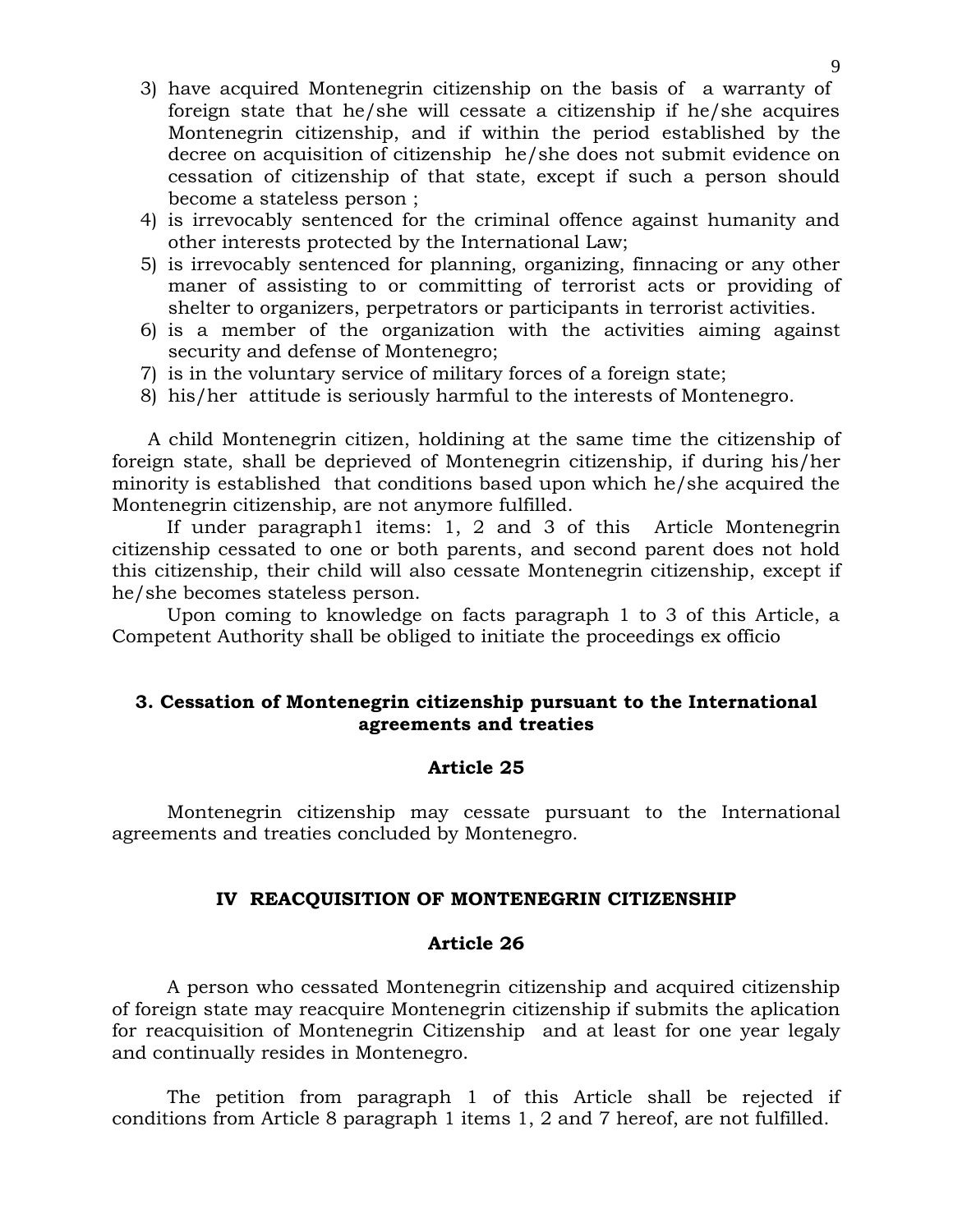# **V PROCEDURE FOR ACQUISITION AND CESSATION OF THE MONTENEGRIN CITIZENSHIP ON DEMAND**

# **Article 27**

On aplication for verification, acquisition and cessation of the Montenegrin citizenship shall decide competent authority

### **Article 28**

The aplication from Article 27 of this Act shall be submitted to the competent authority personally or through plenipotentiary, on the prescribed form. For a person without civil capacity the aplication shall be submitted by his/her guardian.

Exceptionally from paragraph 1 of this Article, the aplication may be submited through the diplomatic or consulary representative if aplicant resides at the territory of foreign state.

Forms and contents of the aplication from paragraph 1 of this Article shall be prescribed by the competent Authority.

### **Article 29**

If a proceedings for verification, acquisition or cessation of the Montenegrin citizenship is initiated on the demand of the person, it can not be continued or completed without taking of certain action of the applicant, it will be considered that aplicant abandoned the action, if in spite of notice of competent authority, he/she does not complete the action within allowed period, which is necessary for continuation or completing of the proceedings,

The decision from paragraph 1 hereof shall be made upon expiration of the three months period since the day of notice, or six months if a person resides in a foreign state..

 Competent authority is obliged to make the decision on acquisition and cessation of the Montenegrin citizenship within six months since the day of initiation of the proceedings.

An administrative challenge to the final decision from paragraph 3 of this Article shall be permited

# **Article 30**

An adult person naturalized into Montenegrin citizenship gives a solemn statement .

The content and manner of giving of a solemn statement shall be regulated by the Government.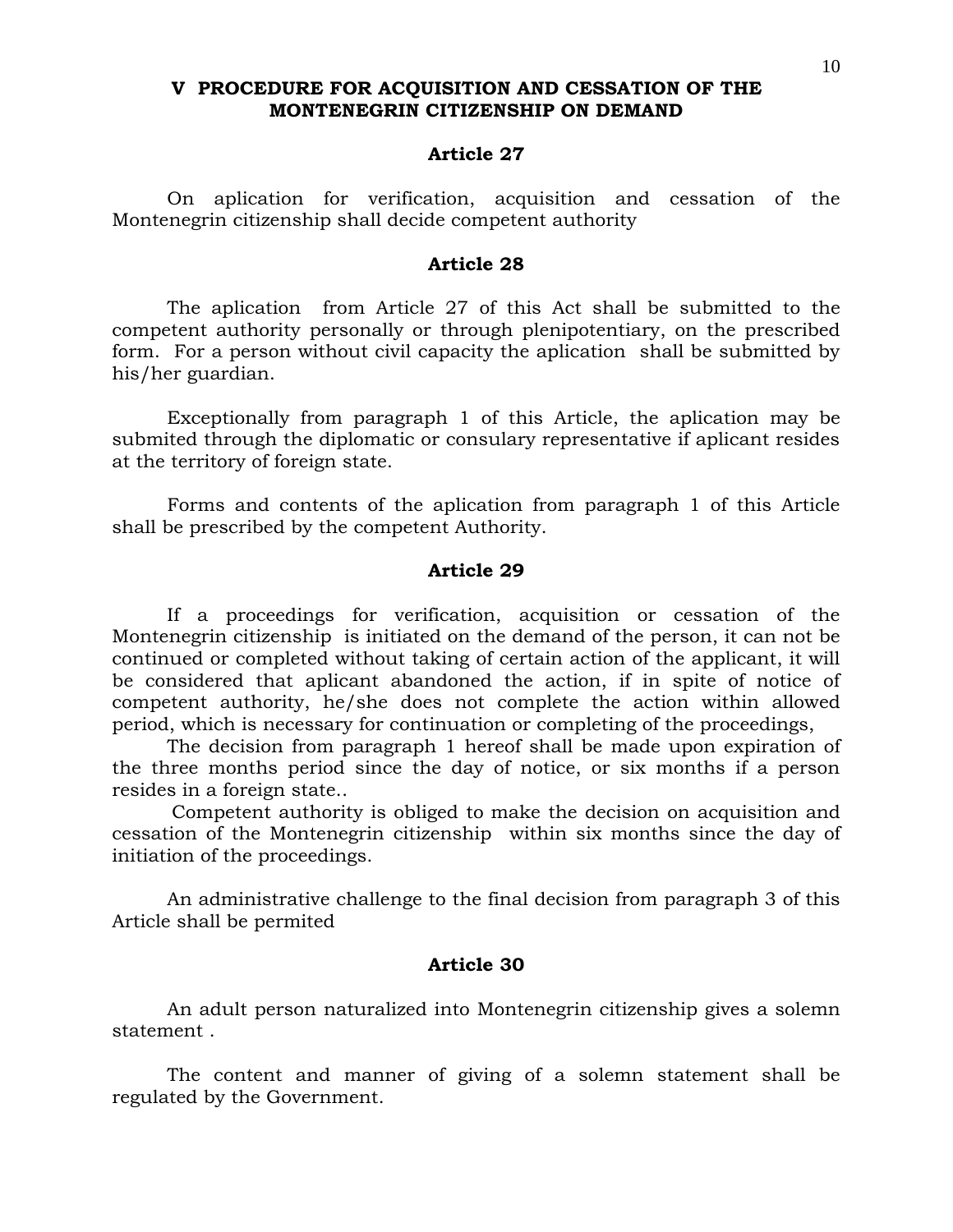Montenegrin citizenship shall be acquired by naturalization or cessated by dismissal since the day of handing over of decree on naturalization or dismissal.

Montenegrin citizenship shall be cessated by deprivation since the day of coming into force of facts or circumstances from Article 24 hereof, on which competent authority shall make decision, ex officio.

In the proceedings of making decree from paragraph 2 of this Article, competent authority shall be binded to allow the person to declare himself /herself about facts and circumstances from Article 24 hereof. Decrees can be made also without declaration of properly notified person, if he/she does not submit the written declaration within regulated period.

# **Article 32**

Taxes for the actions and acts in the proceedings of verification, acquisition and cessation of the Montenegrin citizenship shall be regulated by separate Act to the amount which will not pose a disturbance for submiting of the request.

# **VI . RECORDS ON MONTENEGRIN CITIZENS**

### **Article 33**

On Montenegrin citizens shall be kept Records.

Records on Montenegrin citizens is a Register on Montenegrin citizens (hereinafter: Register).

Register , shall be kept ex officio by the competent authority.

The Montenegrin citizen who was born in Montenegro shall be registered in the register at the place of birth, and the Montenegrin citizen whose place of birth is not in Montenegro, shall be registered into the Register in the place of his/her registering into the birth register in Montenegro, pursuant to the Law.

# **Article 34**

 The citizenship Register from the Article 33 hereof, is a computerized data basis on Montenegrin citizens which shall contain the following data: ordinal number, surname, maiden name and name ; unified personal registration number of the citizen; date of birth, place, municipality and state of birth; father's surname and name, mother's surname, name and maiden name; date of the registration; place and municipality of the registration; manner and legal basis for acquisition of the citizenship; data on registration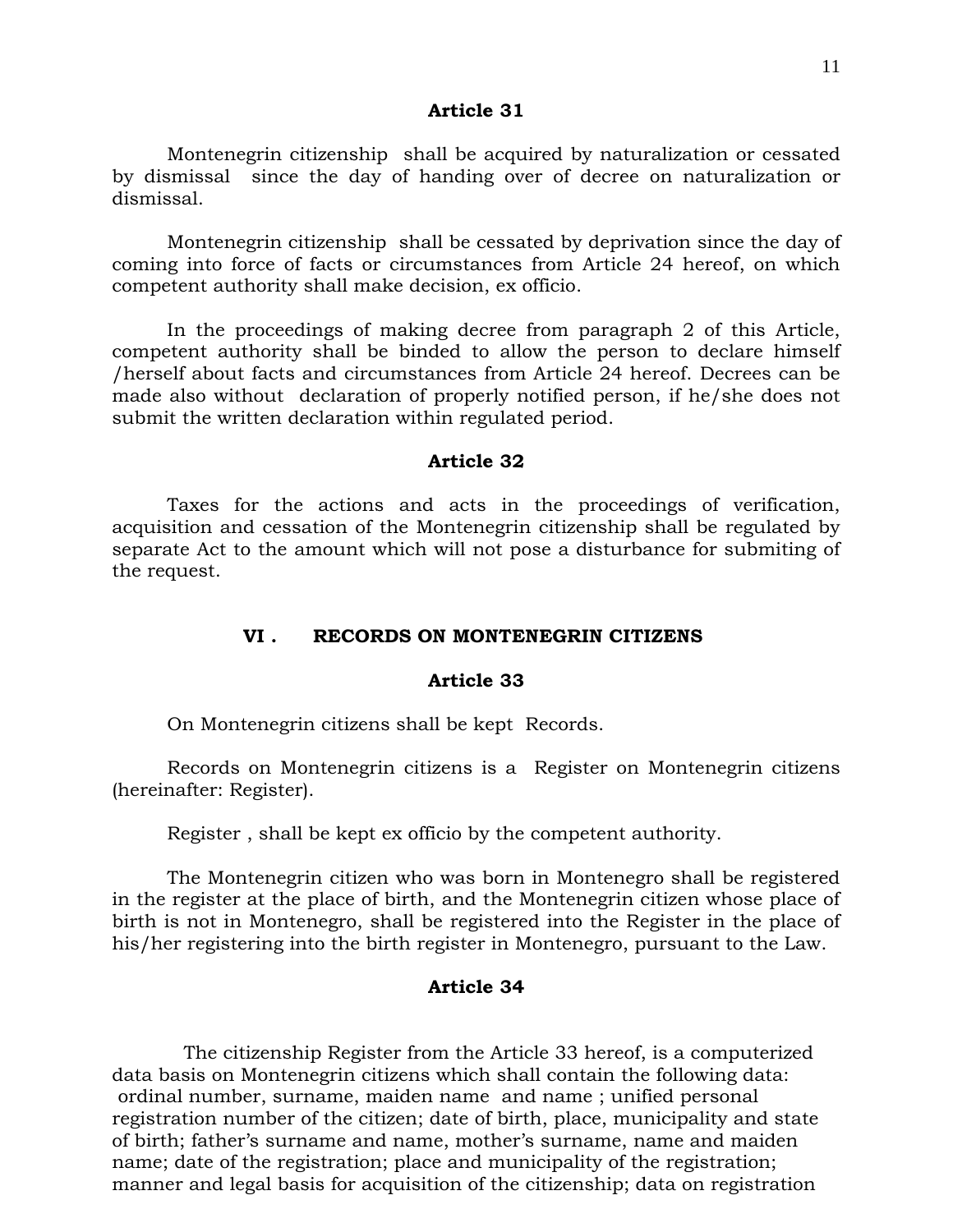into citizenship register; foreign citizenship; cessation of Montenegrin citizenship-manner, legal basis and date; number and date of the legal document and name of the authority, date of cancellation from the register and note. also be entered).

 For persons who acquired Montenegrin citizenship with a decree of the authority competent for deciding on naturalization or through an international agreements and treaties, beside data from paragraph 1 of this Article next data shall also be included: grade and type of educational qualifications; profession; place of residence and date of admission; previous citizenship, if unknown then the nationality must be entered in the record; number, date of the decree and the authority which issued such a decree; manner and legal basis for acquisition of citizenship .

 For persons whose Montenegrin citizenship ceassed by : renunciation, deprivation and pursuant to International agreements and treaties, beside data from paragraph 1 of this Article, following data shall be included: grade and type of educational qualifications; profession; place of residence before departure to foreign state; place of residence at the time of cessation of citizenship; number and date of the decree and name of the authority which issued the decree; citizenship of foreign state; date of emigration ; manner and legal basis for deprivation and date of cessation of the citizenship.

Register shall be kept on a manner which allows compatibility and connecting with the official records of the State administration authorities.

The integral part of the Register is a collection of documents which are legal basis for entry into Register.

The bylaws on keepping of Register shall be made by the competent authority.

### **Article 35**

Records and acts of causes concerning registering into the Register of Montenegrin citizens , shall be kept permanently.

Personal data shall be kept in the Register for a period of 50 years after the date of the death or cessation of citizenship of a person to which these data apply.

 After expiration of the period from paragraph 1 of this Article the data shall be delivered to the competent State archive.

### **Article 36**

Data for the Register from Articlea 33 hereof, shall be gathered from: the existing Register of citizens; other public records kept by the State administration authorities, authorities of the local self-administration and other authorities; public documents and directly from persons who are subject to data.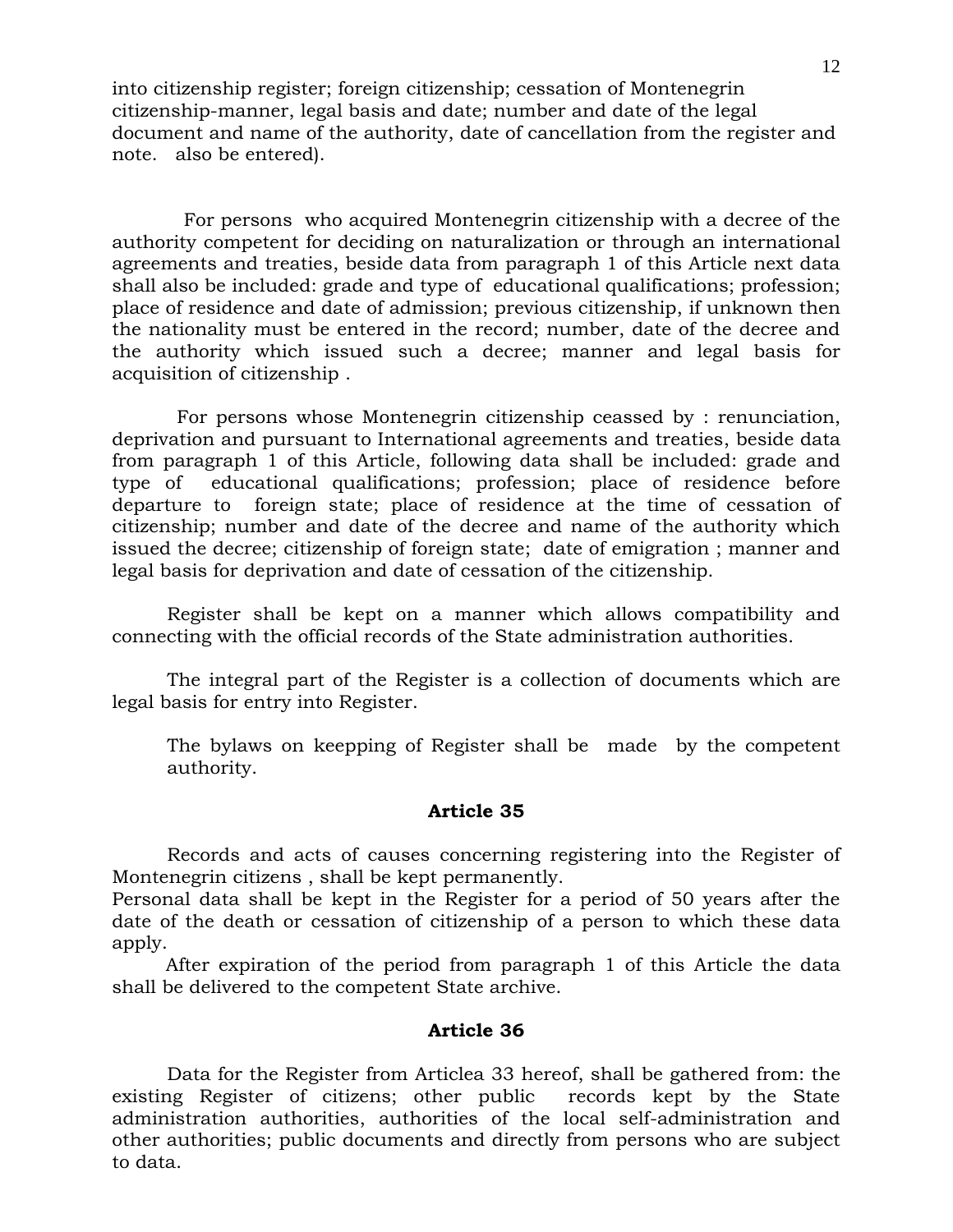Personal data from the register of citizenship may be used by the competent authority when performing its duties pursuant to Law. The competent authority shall be obliged to forward to other users the data from these records solely if the users are authorized pursuant to law to use such data or upon the consent or request of the individual they relate to.

 The users of the data referred to in the paragraph 2 shall be allowed to use data solely for the purpose they were requested and shall not be allowed to forward such personal data to any other user .

### **Article 38**

Data from the Register may under the condition of reciprocity, forwarded to the authorities of foreign State, if:

- 1) forwarded to the authority of foreign State competent for the matters of citizenship;
- 2) if the recipients of the data bind themselves to use the received data solely for purposes in connection with settling citizenship matters or if such is necessary for the realization of the criminal proceedings or if the communication of such data will be of undoubted benefit for the individual they relate to;
- 3) in the authority to which such data is communicated , the protection of personal data is guaranteed also for foreigners..

Existing of conditions from paragraph 1item 3 of this Article, shall be established by the State administration authority competent for foreign affairs.

### **VI. TRANSITIONAL AND FINAL PROVISIONS**

# **Article 39**

Pursuant to this Act, a Montenegrin citizen shall be considered a person who acquired the Montenegrin citizenship in accordance with previous regulations and if registered into the Register of Montenegrin citizens in Montenegro.

A Montenegrin citizen, who on the date of 3 June 2006 acquired a foreign citizenship is entitled keep the Montenegrin citizenship until signing of the bilateral agreement with a country whose citizenship he/she acquired, but not longer than one year since the date of passing the Constitution.

# **Article 40**

If a person who acquired the Montenegrin citizenship pursuant to regulations is not registered into the Register of citizens of Montenegro kept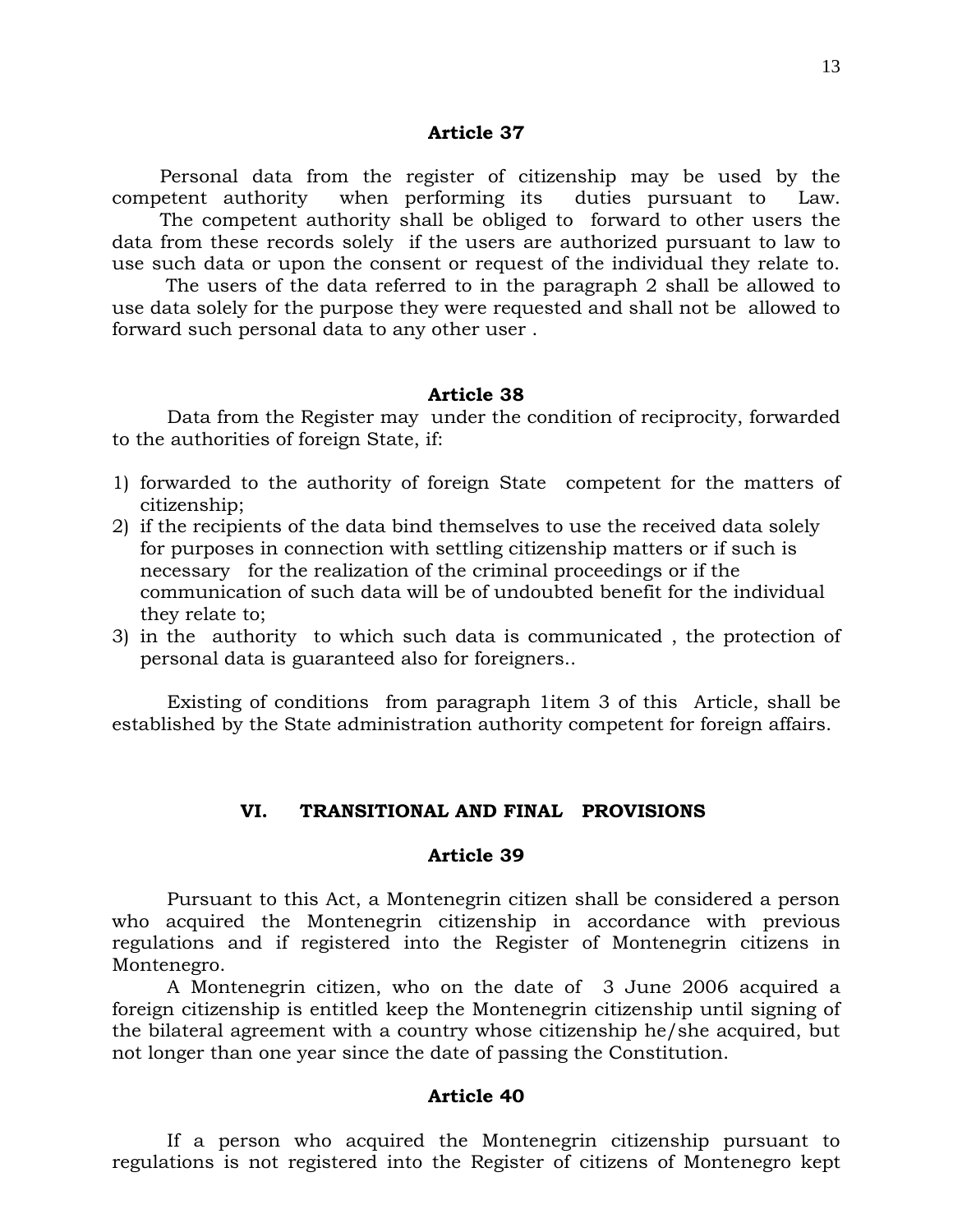according to previous regulations, a competent authority shall establish the citizenship of such person on his/her demand.

# **Article 41**

A citizen of the Republic of former SFRY with registered residence in Montenegro before 3 June 2006 may acquire Montenegrin citizenship through naturalization, if

1) holds no foreign citizenship or holds dismissal from the citizenship of foreign state;

2) fulfills conditions from the Article 8 paragraph 1 item 4, 5, 7 and 8 hereof.

The aplication from paragraph 1 of this Article and the aplication from Article 40 hereof may be submitted to the competent authority within one year period since beginning of implementation of this Act.

After expiration of the period from paragraph 2 of this Article, a person may be naturalized or his/her citizenship may be established solely if becomes stateless person and if submits aplication within the three years period since coming into force of this Act.

Regulations from paragraph 2 and 3 of this Article shall be regulated by the competent authority.

# **Article 42**

Register from the Article 33 hereof shall be established within two years since coming into force of this Act.

Registers of citizens, which were kept pursuant to the regulations valid until the day of implementation of this Act, shall be closed and data transfered into the Register from Paragraph 1 of this Article. Data from citizens Register books shall be transfered into the Register pursuant to the Article 39 hereof.

Until establishing of the Register from paragraph 1 hereof, the Register on persons who acquire or cessate Montenegrin citizenship shall be kept, on the manner prescribed by the competent authority.

Data on cessation of Montenegrin citizenship shall be registered into the Register of citizens into which the citizen is registered..

### **Article 43**

 Registers of citizens, which were kept pursuant to the regulations valid until the day of implementation of this Act, Register and Records which shall be established in accordance to the Article 42 paragraph 3 hereof, likewise certificates issued based upon these records shall be considered as public documents.

 Public documents from paragraph 1 of this Article shall contain the Coat of Arms of Montenegro.